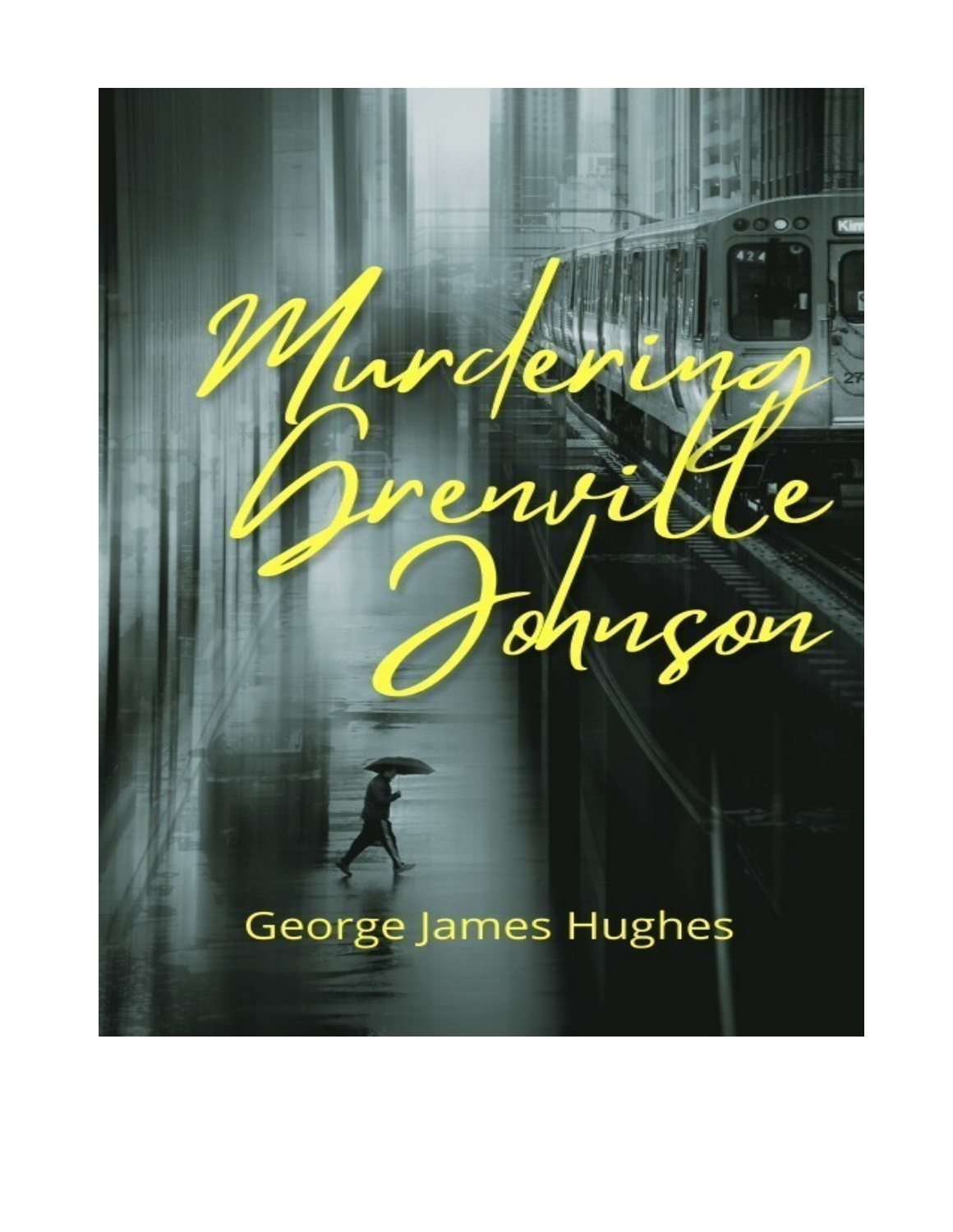Emergency crews were called to St. Matthew's United Church on St. Clair Ave. West near Rushton Rd. at around 3:30 p.m. for a physical altercation taking place between two men.



 Police have identified the victim of the Wednesday afternoon stabbing as Grenville Johnson, 56.

Two men were in a physical altercation when one man grabbed a knife and stabbed the other man, police said.

The suspect was taken into custody without incident. Toronto Police have charged Glen McGregor, with second degree murder.

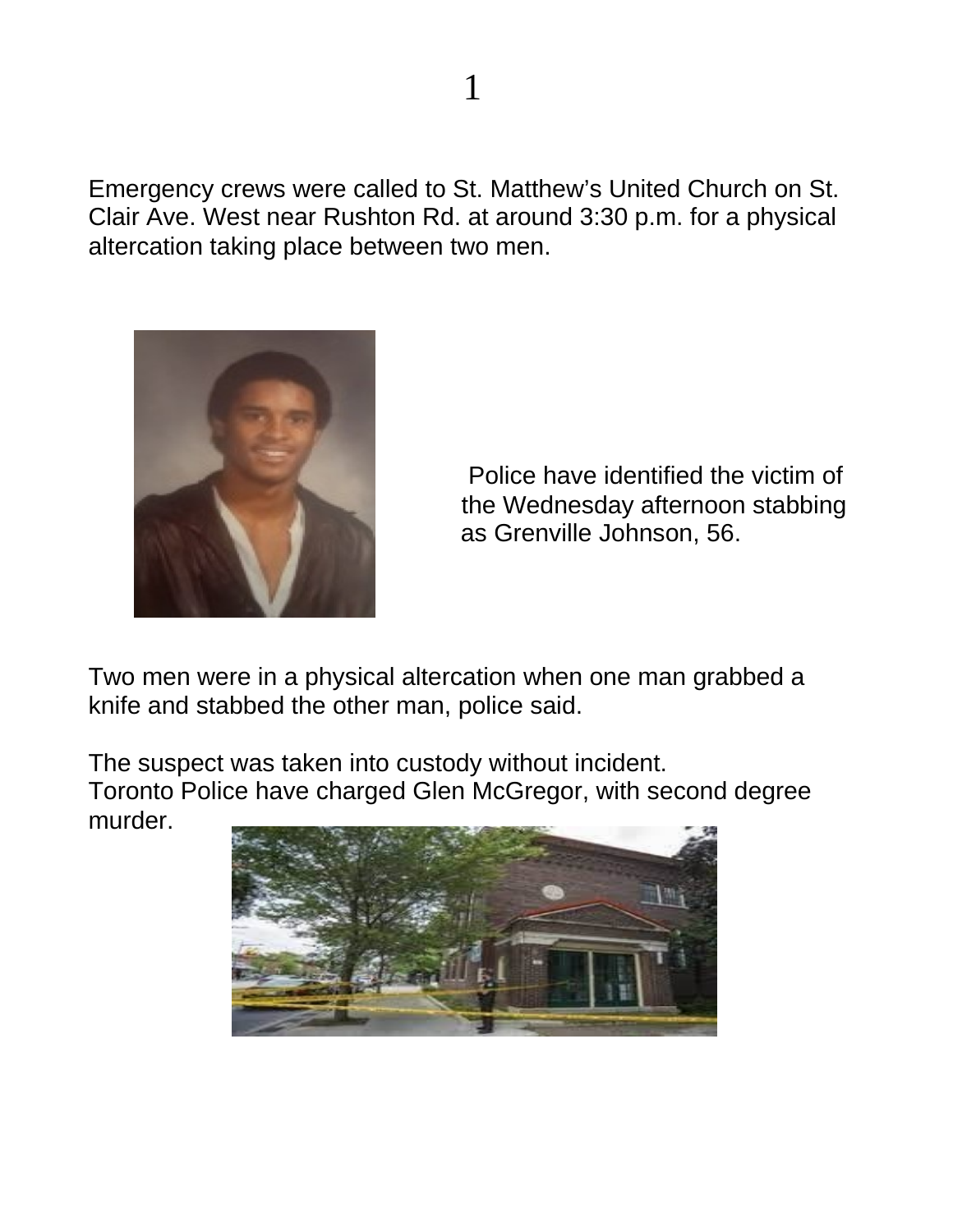

On Wednesday, sources told CP24 that a homeless man and an employee got into some sort of argument at the drop-in program in the building. The employee then stabbed the homeless man during the altercation, according to the same sources.

A statement posted to its website, St. Matthew's United Church said the incident took place on church property during a regular drop-in program operated by Wychwood Open Door. Though hosted at the church, the drop-in is an independent charitable operation. Officers were called to the church for reports of a stabbing around 3:00 p.m. Wednesday, police said.

More than 100 people visit the drop-in for assistance each day.



A man offering services to clients at the St. Clair Ave. W. Drop-in program has been accused of stabbing death of another man known to visit the centre for services.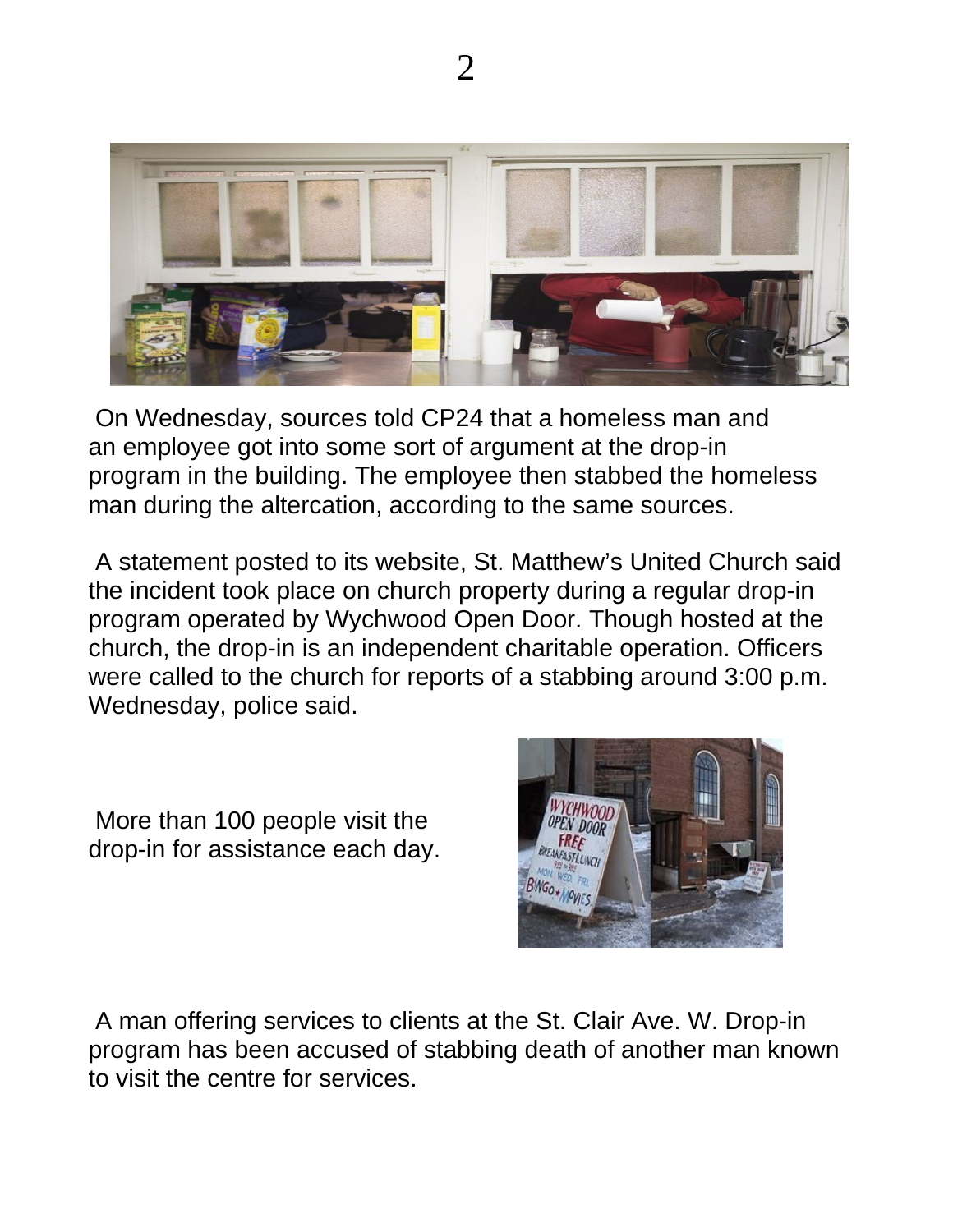Toffelmire said relief workers typically help to manage the flow of the program and help guests if they need assistance to access meals.

Toffelmire said McGregor himself at one time frequently used the services at the centre before becoming a volunteer and progressing into his role of becoming a contracted relief worker, who assisted with helping clients who visited the facility.

> So how does this even happen? I'll tell you. I was there. And it's absolutely sickening.



I've spent a lot of time sitting in the wooden chairs that you see in the doorway above.

They are usually in front of the window.I was sitting in one of them when I heard Grenville scream.

It wasn't his scream that really got to me. It was the abrupt silencing of it...

The moment you know something has gone horribly wrong.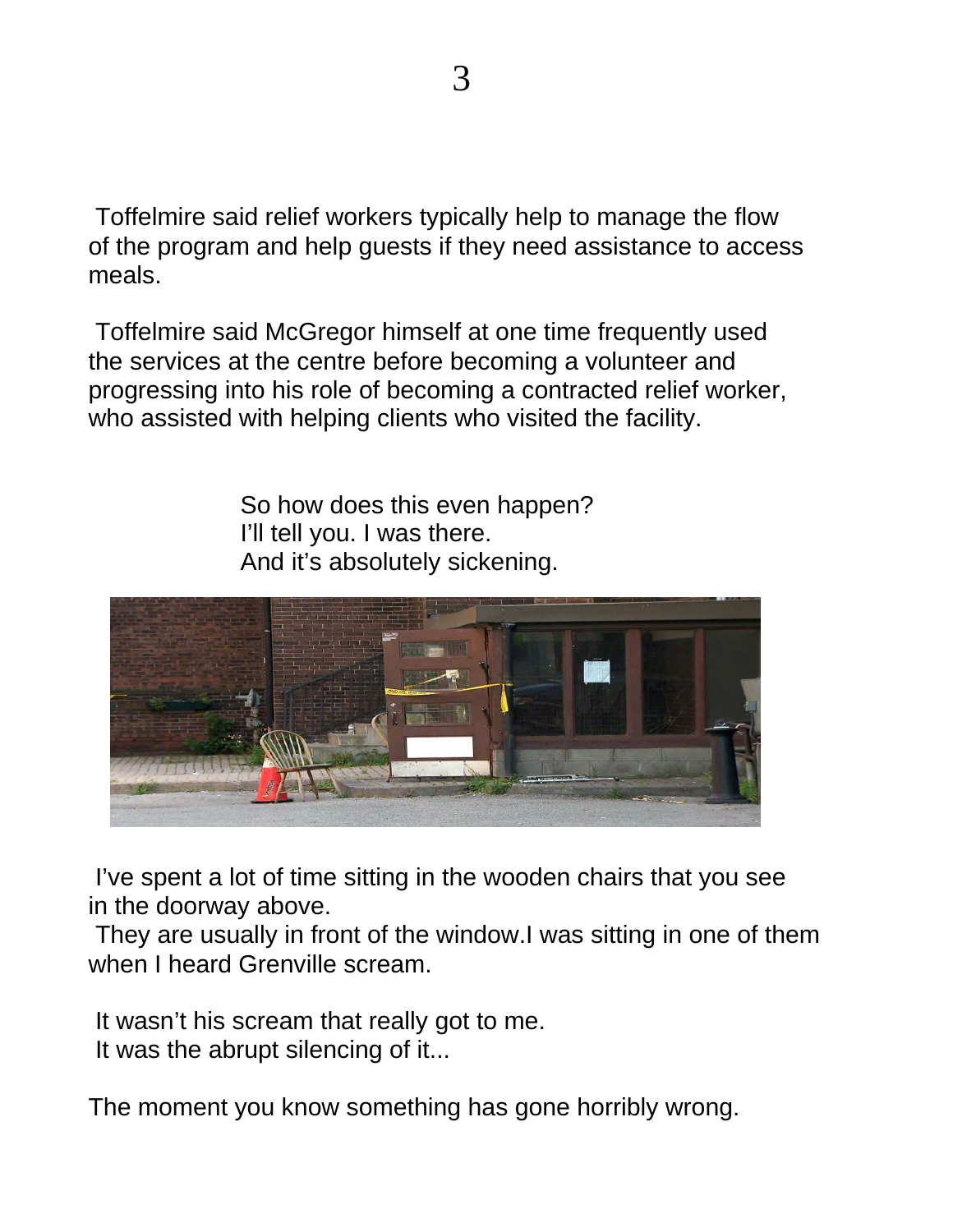As I descend the stairway into the bowels of St. Matthew's, I am immediately greeted by a slap in the face by a swelter of air feeling more like a wave from some distant, angry, boiling sea.

The dank bouquet of the mixed aromas of kitchen efforts and stale human body odour enshroud my lightly perspiring, well tanned, grimy skin. Just as it did each time I arrive every; Monday, Wednesday and Friday. Usually appearing twice each day. Today is Wednesday. On Monday mornings, I could not argue against the likelihood that my presence may indeed moderately contribute unfavourably to that aromatic elixir.

It is where I come to eat and wash my body. Sometimes I will socialize.

Most of the other fifty or sixty others are also here to eat and socialize. Fully half of us are homeless.



Some need to come here to sleep. There are two nearly fully enclosed cubby-holes in the back corner that are choice and greatly envied for their relative privacy and security from the ever increasing din and bustle of others gathering for food.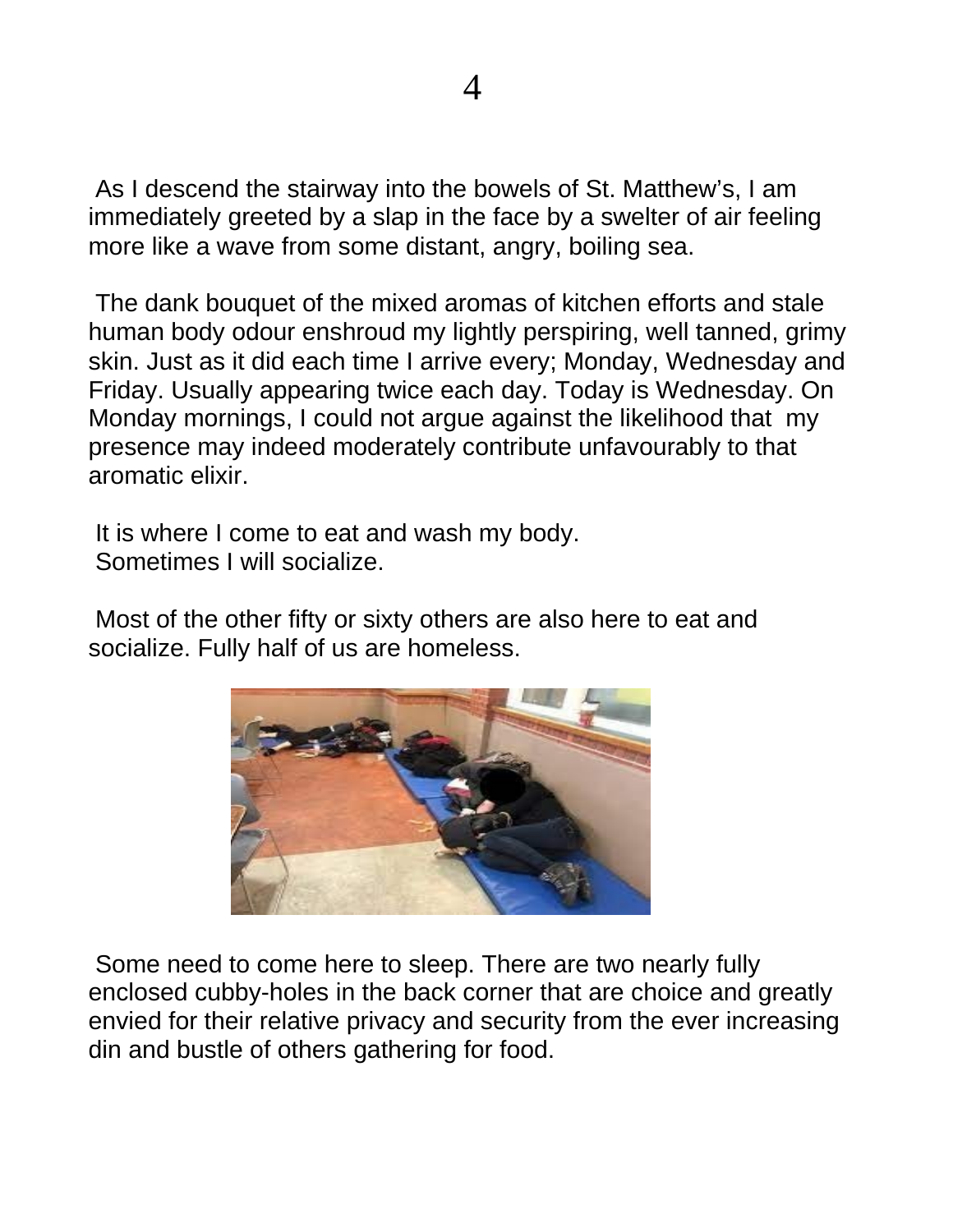Although officially not allowed, people of varying circumstantial necessity secure a place on the floor along the back wall near the ping-pong table and gratefully observe the unwritten rules that allow them to break the unwritten rule of no sleeping at the drop-in.

For a few hours, perhaps the first all night, they know that they are safe.

Most will wake up hungry, dehydrated, malnourished and suffering in some way or another from their addictions. Just as it was when they lay their weary and troubled heads to rest.

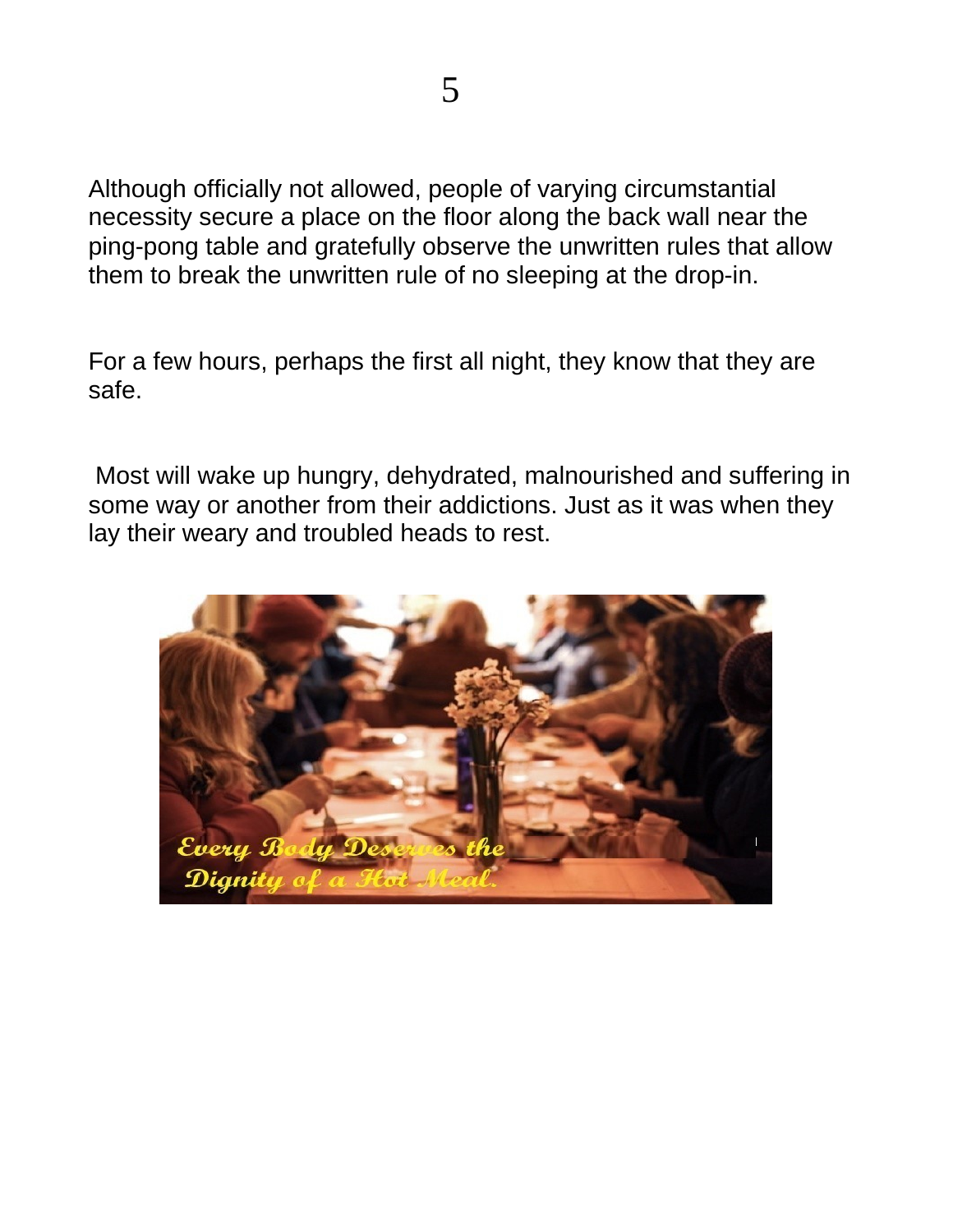Half-way down the twenty or so fairly steep steps, my reluctant fingers gliding down the loosened, well worn sticky oaken banister; my eyes now become adjusted from the brilliant sunshine to the much lessened, barely adequate yellow illumination provided by the lone, tired incandescent light bulb encased in a filthy and insect laden frosted fixture seemingly precariously held in place high above by dusty tangles of active and ancient cob-web. I'm abruptly halted mid-stride as I'm shuddered and spine chilled.

The hair on the back of my neck bristle and the humid Toronto swelter gives way to an icy lick of malfeasance. A bad vibe if you will.

A really bad vibe. I'm very sensitive to vibes. Especially bad ones. I always have been. Sometimes, as others say, I think it's a gift. More often it feels like a curse.

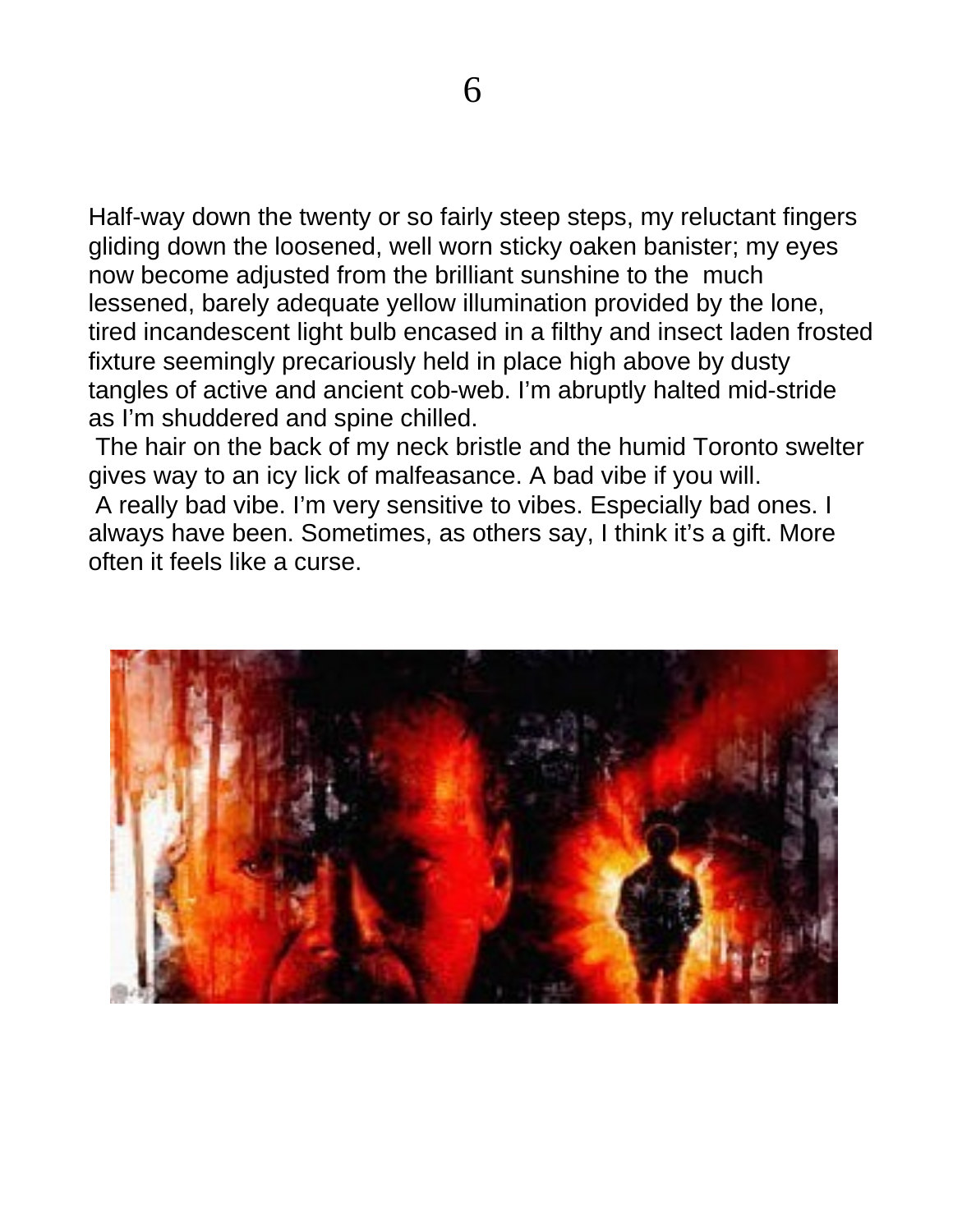I rounded the corner at the base of the stairs very near high noon and entered the clamour of a community usually very vocal and jovially expressive in their anticipation of hot flavourful nourishment. Immediately I sense that the usual level of energy and suspenseful excitement is considerably subdued. The pall, subtle confirmation of my previous ominous wave of cognizance.

The soup table is now being cleared away and the kitchen staff are putting the finishing touches to the offering. Soon the lottery will begin. Preceding the draw, there will come a call from the lead staff member for all kitchen helpers and volunteers to be first to receive their meals. Next the facilitator will draw from a limited deck of playing cards. Each card numbered one through twelve, represents a table with a corresponding numerical designation.

After all the cards have been drawn and presumably all have been summoned, the facilitator will announce the call for seconds. Then, I have seen either the lead or another staffer go around and gently rouse those sleeping in the cubbies and floor along the wall.

Raymond, the manager, more often than not, did this exercise personally and with great compassion. He not only advised the groggy individuals that lunch was ending, I witnessed him pleading with people to eat for their health. I saw numerous reluctant sleepers then pull themselves together enough to avail of the vital nutrition and hydration. I also witnessed on many occasions Raymond secure and leave food and drink near people that just couldn't.

Raymond cared. It was heart-warming to witness his service.

Sadly, this day, Raymond wasn't there. But Grenville Johnson was.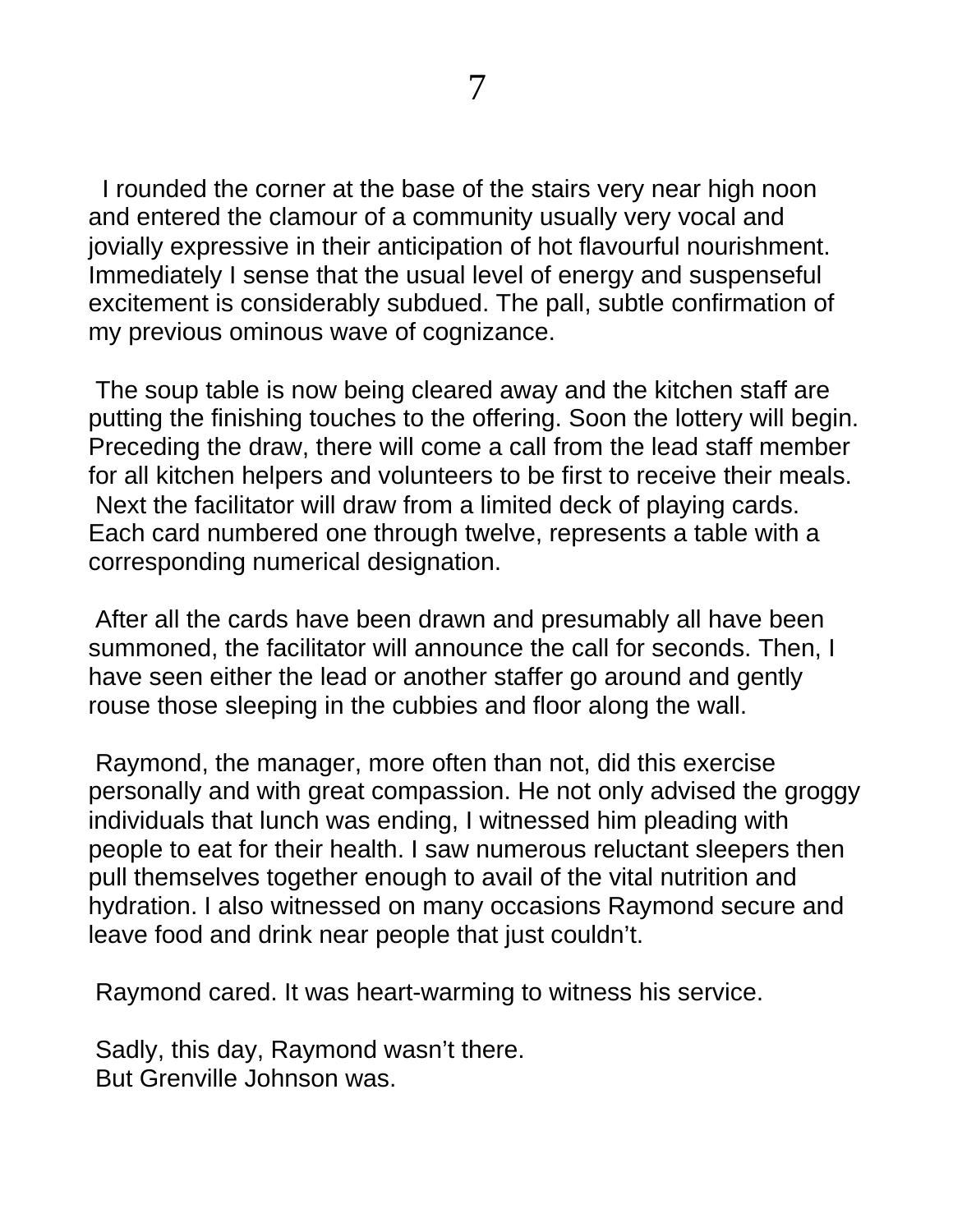I took my usual seat along the back wall near the ping-pong table. It is small and affords seating for two diners. Nobody ever joins me. It really doesn't have a playing card associated with it so I attach myself to the nearest larger table that is designated as table twelve, or the queen contained within the shuffled deck.

At the far end of the wall, under a small banquet table used for bingo, slept Grenville Johnson.

His rest was fitful as I watch him continuously struggle to seek a comfortable position for his shirtless body upon the bare floor Perhaps it was the oppressive heat that allayed the sandman. Perhaps he was wrestling with demons as many of us do.

The call goes out for the kitchen staff and volunteers that summons them to take their place and be served their meal. It is then registered with me that Raymond is indeed absent as the instructions are being bellowed by a fellow named Glen, who, as was my understanding, was the lead volunteer.

To later learn that he was actually a paid employee of the non-profit was further conviction of his character as all he really ever did was sit around the drop-in with his entourage, collecting the best of foodstuffs and toiletries, as well as first dibs on the choicest donated clothing and shoes. He and his admirers make it no secret that they hold themselves in far greater esteem than they do the rest of us. Their loyalty to Glen paid visible dividends.

I no longer recall where in the order table twelve is called. Nor do I remember what was served.

I do remember forgoing the call for seconds, as I rarely over-eat.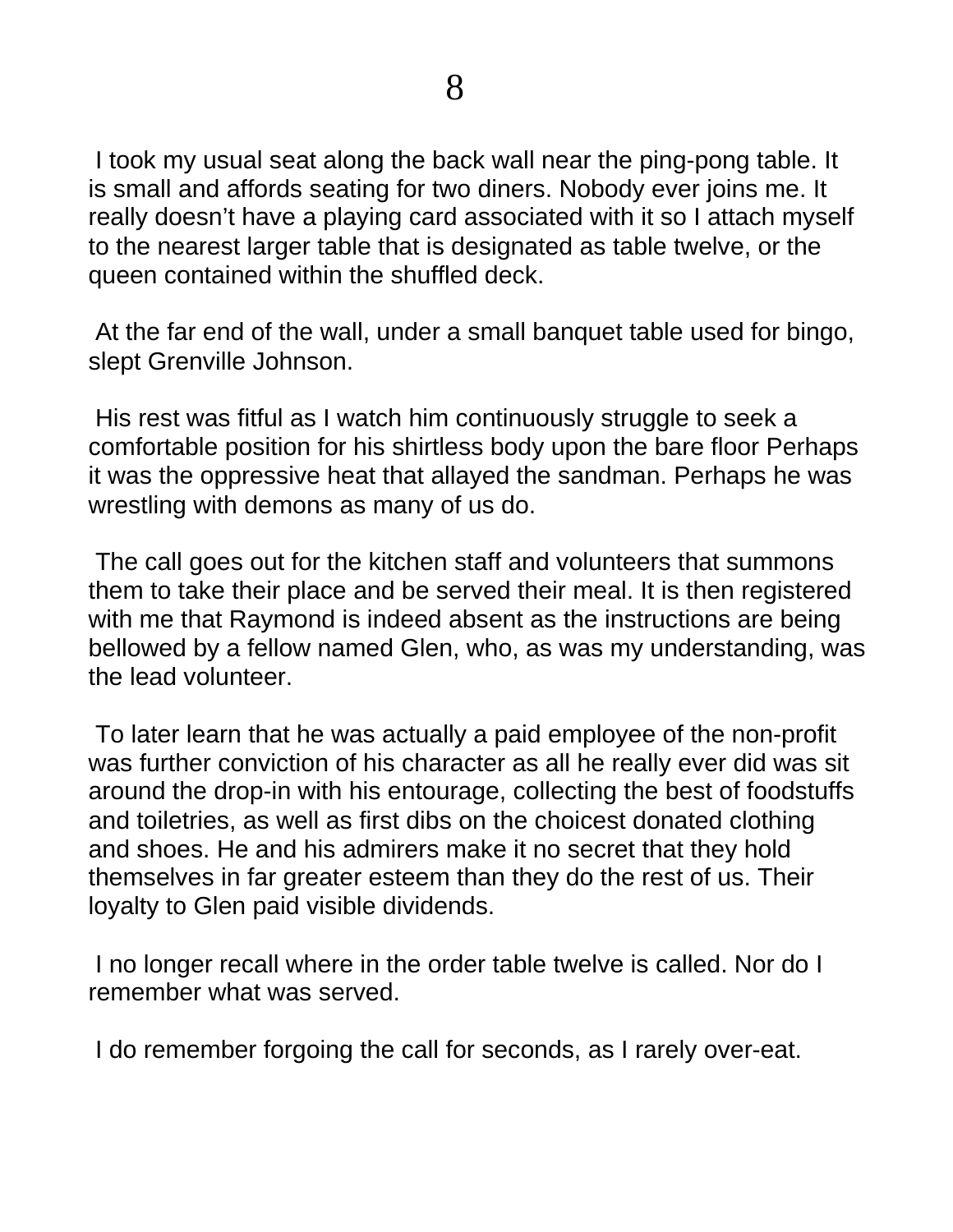As usual, I sit for awhile and it is at this point in the proceedings that Raymond and his staff go around and rouse those still sleeping advising them of last call for food.

I watched as Glen and one of his minions interact with a few of the half dozen remaining sleepers as was Raymonds' custom. I noticed that they were very selective in who they approached and neglected to engage Grenville and instead left him unawares that lunch was ending.

I recall being immediately incensed and disturbed that Grenvillle was by-passed.

My first intuition was to get up right away and go wake Grenville. My problem today lies with what was my primary motivation for interjecting myself. You see, my instinct to take action was predicated by my wishing to show Glen up. Not Grenville's hunger.

Had I not been motivated by a heaping spoonful of selfrighteousness, I would have gotten off my ass and awakened Grenville. I didn't.

After calming myself and claiming moral superiority, I just sat there and chose to let Grenville sleep. None of my business.

If I hadn't, in all likelihood, Grenville Johnson would not have died that day. It should have been my business. It was my business. I failed that day to make it so. And a man died because of my inaction. It is about as simple as that.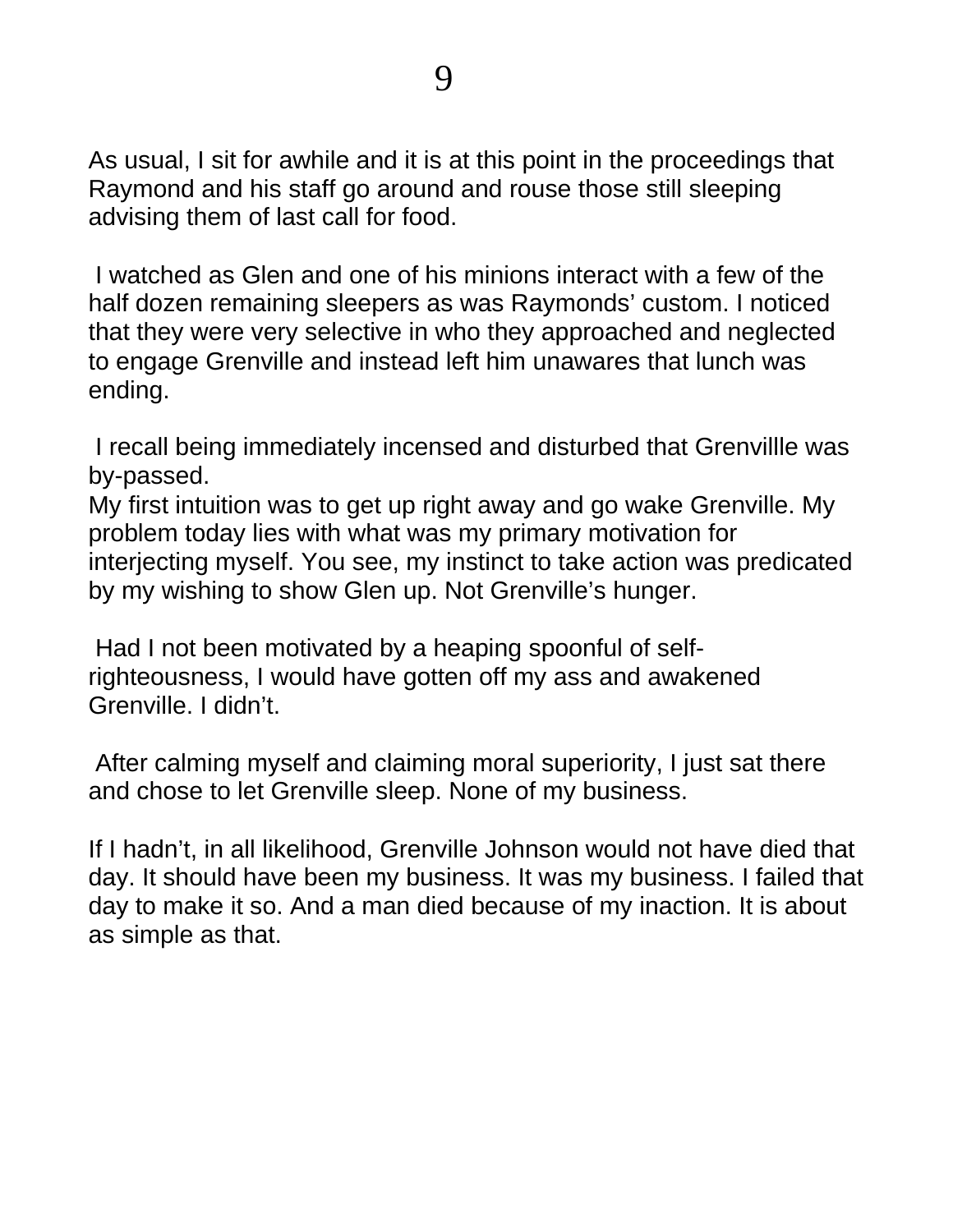The meal is finished and the gnashing and slamming of tables and chairs being stacked rouses the remaining sleepers, among them Grenville.

I make my way to the washroom where I will thoroughly clean my body. A procedure that won't be repeated until Friday, two days hence. Nor will I eat another hot meal until then.

As I'm washing and shaving I hear Grenville complaining that nobody woke him in time for food.

I finish up and as I'm leaving, Grenville is now desperately pleading for food. The staff member seemed to be enjoying his near panic stricken state and adamantly denies Grenville access to, or provision of any food.

As I rounded the corner to ascend the stairs to leave, Grenville is now screeching at the staff that he knows that there is plenty of donated food in the kitchen and that he is entitled to some.

Halfway up the stairs, I hear what may very well have been Grenville's last words.

'That's our food! Not yours! And I'm going to get some of it!' This was followed by thumping and banging as the situation has become physical.

Exiting the door I take a seat in one of the old wooden chairs in front of the windows. Less than five seconds of me parking my ass, I hear the blood-curdling scream as Glen plunges a large French chef's knife twice into Grenville's heart.

The moment you know something has gone horribly wrong and the silence that follows is hauntingly eerie. It is my understanding that after Glen stabbed Grenville, he simply sat in a chair as a co-worker called 911.